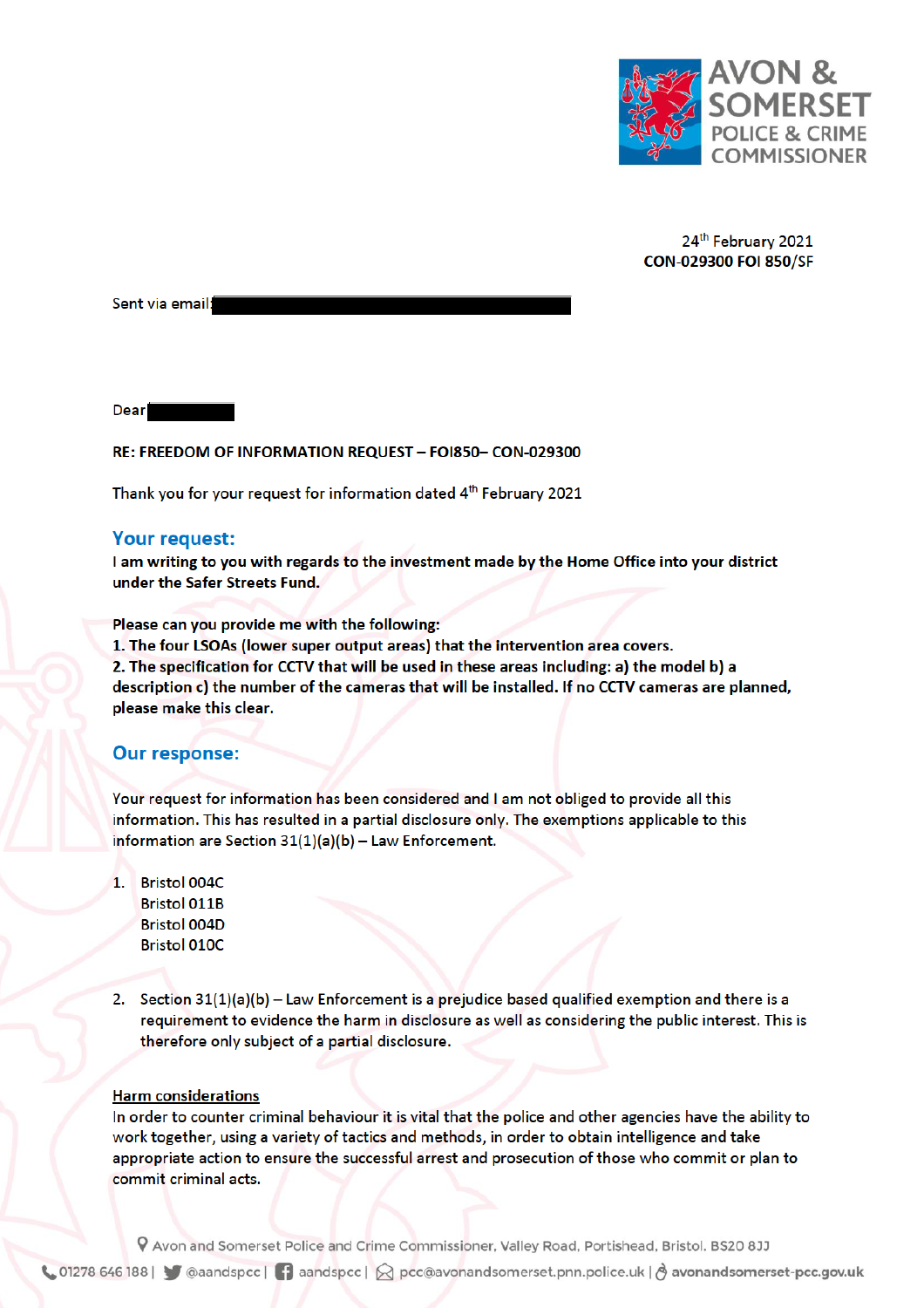The Police Service is committed to demonstrating proportionality and accountability regarding operational techniques to the appropriate authorities. However, if the Police Service or partner agencies were to confirm specific details relating to certain tactics or partnership working, these tactics will either be compromised or significantly weakened. If the Police Service discloses certain information in one request and other information for another, requesters can determine what techniques have been used at which points. The impact could undermine any on-going investigations and any future investigations, as it would enable targeted individuals/groups to become better informed. This would help subjects avoid detection, and inhibit the prevention and detection of crime.

The prevention and detection of crime is the foundation upon which policing is built and the police and partner agencies have a clear responsibility to prevent crime and arrest those responsible for committing crime or those that plan to commit crime. To do this the police require evidence and that evidence can come from a number of sources. Having obtained sufficient evidence offenders are charged with offences and placed before the courts. Disclosure of information specific to this request could directly influence the stages of that process, and jeopardise investigations or prejudice law enforcement.

Any information identifying the focus of policing activity could be used to the advantage of criminal organisations. Information that undermines the operational integrity of these activities will adversely affect public safety and have a negative impact on law enforcement.

## **Public interest considerations**

#### *Factors favouring disclosure*

Disclosure of this information would enable the public to see where public funds are being spent. Reassurance may also be provided and would allow a better understanding of the effectiveness of policing tactics and partnership working. Better public awareness may reduce crime or lead to more information from the public.

## *Factors favouring non-disclosure*

The Office of the Police and Crime Commissioner (OPCC) has a duty to support the Police Service in effective law enforcement ensuring the prevention and detection of crime, apprehension or prosecution of offenders, and administration of justice is carried out appropriately. Disclosure of this information could lead to law enforcement tactics being compromised or vulnerable premises being identified in our community which could increase the risk of crime, place people at risk and hinder the prevention and detection of crime.

#### **Balance test**

Whilst there is a public interest in the transparency of policing tactics and methods, and in this case providing assurance that the OPCC is appropriately and effectively engaging with the opportunities provided by the Home Office, there is a very strong public interest in safeguarding police investigations and operations in this area.

As much as there is public interest in knowing that policing activity is appropriate and balanced this will only be overridden in exceptional circumstances. Therefore it is our opinion that for these issues the balancing test for disclosure of this specific information is not made out. On balance therefore